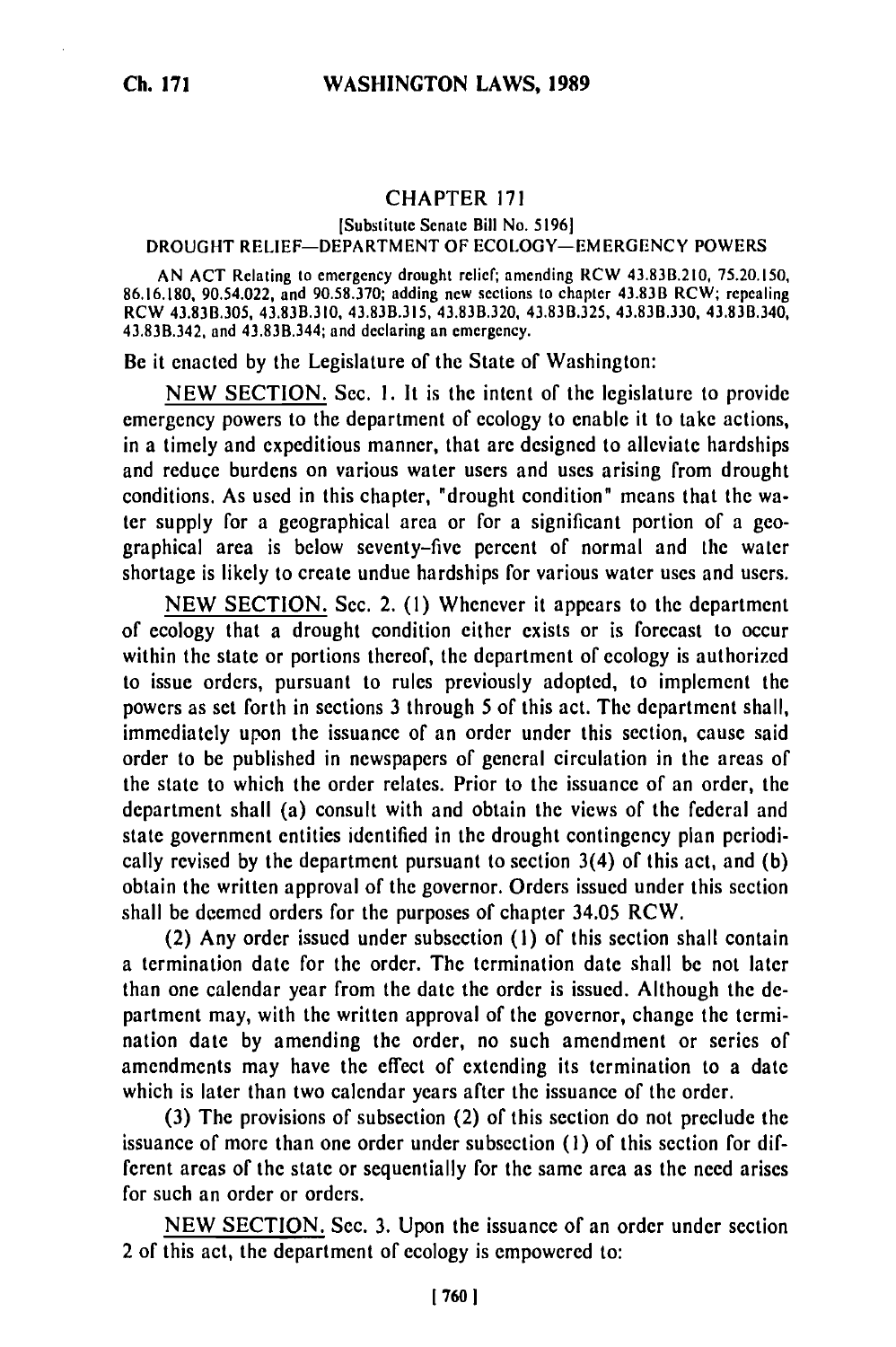(l)(a) Authorize emergency withdrawal of public surface and ground waters, including dead storage within reservoirs, on a temporary basis and authorize associated physical works which may be either temporary or permanent. The termination date for the authority to make such an emergency withdrawal may not be later than the termination date of the order issued under section 2 of this act under which the power to authorize the withdrawal is established. The department of ecology may issue such withdrawal authorization when, after investigation and after providing appropriate federal, state, and local governmental bodies an opportunity to comment, the following are found:

(i) The waters proposed for withdrawal are to be used for a beneficial use involving a previously established activity or purpose;

(ii) The previously established activity or purpose was furnished water through rights applicable to the use of a public body of water that cannot be exercised due to the lack of water arising from natural drought conditions; and

(iii) The proposed withdrawal will not reduce flows or levels below essential minimums necessary (A) to assure the maintenance of fisheries requirements, and (B) to protect federal and state interests including, among others, power generation, navigation, and existing water rights;

(b) All withdrawal authorizations issued under this section shall contain provisions that allow for termination of withdrawals, in whole or in part, whenever withdrawals will conflict with flows and levels as provided in (a)(iii) of this subsection. Domestic and irrigation uses of public surface and ground waters shall be given priority in determining "beneficial uses." As to water withdrawal and associated works authorized under this subsection, the requirements of chapter 43.21C RCW and public bidding requirements as otherwise provided by law are waived and inapplicable. All state and local agencies with authority to issue permits or other authorizations for such works shall, to the extent possible, expedite the processing of the permits or authorizations in keeping with the emergency nature of the requests and shall provide a decision to the applicant within fifteen calendar days of the date of application. All state departments or other agencies having jurisdiction over state or other public lands, if such lands are necessary to effectuate the withdrawal authorizations issued under this subsection, shall provide short-term easements or other appropriate property interest upon the payment of the fair market value. This mandate shall not apply to any lands of the state that are reserved for a special purpose or use that cannot properly be carried out if the property interest were conveyed;

(2) Approve a temporary change in purpose, place of use, or point of diversion, consistent with existing state policy allowing transfer or lease of waters between willing parties, as provided for in RCW 90.03.380, 90.03- .390, and 90.44.100. However, compliance with any requirements of (a)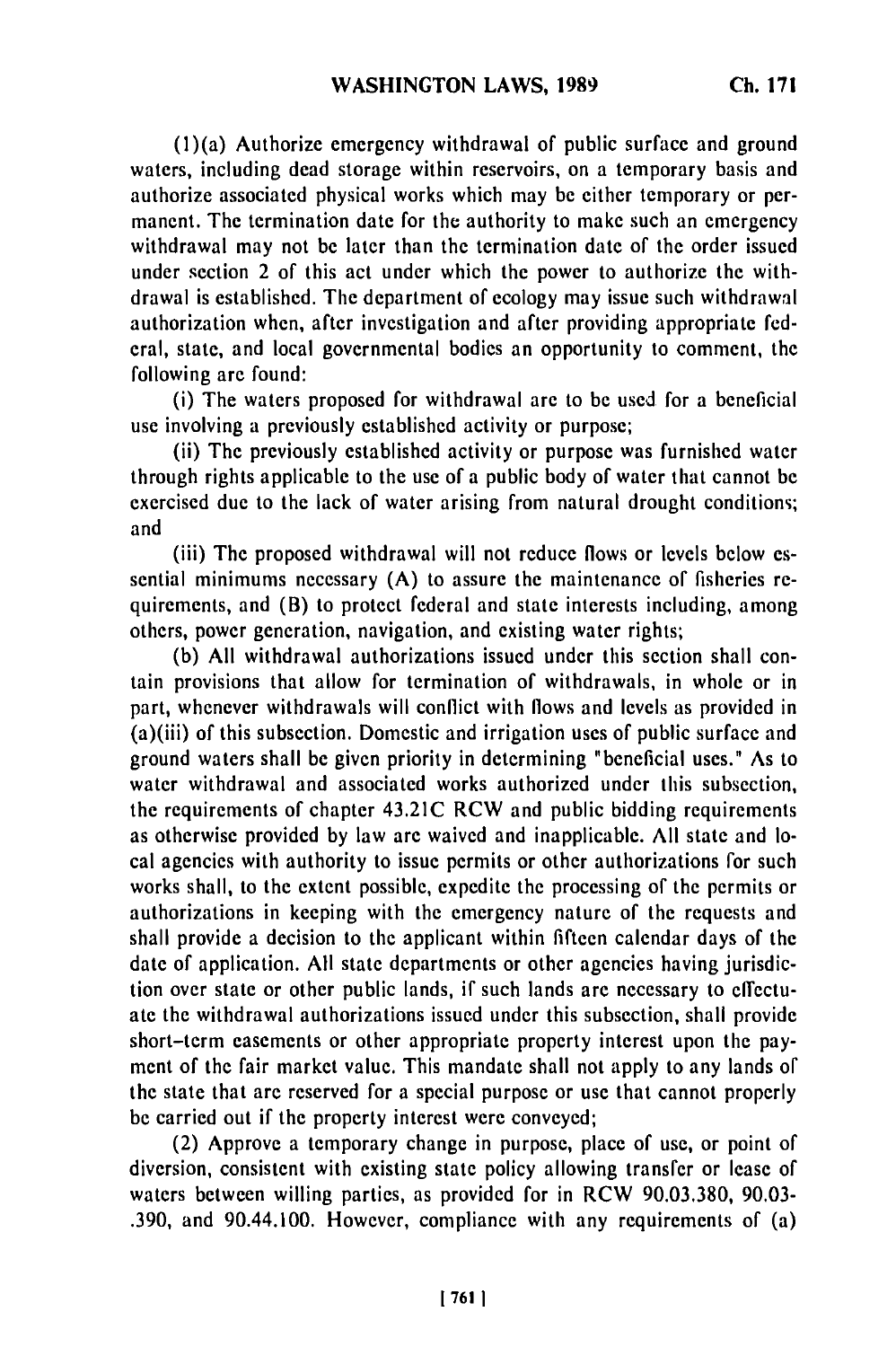notice of newspaper publication of these sections or **(b)** the state environmental policy act, chapter 43.21C RCW, is not required when such changes are necessary to respond to drought conditions as determined by the department of ecology. An approval of a temporary change of a water right as authorized under this subsection is not admissible as evidence in either supporting or contesting the validity of water claims in STATE OF WASHINGTON, DEPARTMENT OF ECOLOGY V. ACQUAVELLA, Yakima county superior court number 77-2-01484-5 or any similar proceeding where the existence of a water right is at issue.

(3) Employ additional persons for specified terms of time, consistent with the term of a drought condition, as are necessary to ensure the successful performance **of** the activities associated with implementing the emergency drought program of this chapter.

(4) Revise the drought contingency plan previously developed by the department; and

(5) Acquire needed emergency drought-related equipment.

NEW SECTION. Sec. 4. **(1)** The department of ecology is authorized to make loans, grants, or combinations of loans and grants from emergency agricultural water supply funds when necessary to provide water to alleviate emergency drought conditions in order to ensure the survival of irrigated crops and the state's fisheries. For the purposes of this section, "emergency agricultural water supply funds" means funds appropriated from the state emergency water projects revolving account created under RCW 43.83B- .360. The department of ecology may make the loans, grants, or combinations of loans and grants as matching funds in any case where federal, local, or other funds have been made available on a matching basis. The department may make a loan of up to ninety percent of the total eligible project cost or combination loan and grant up to one hundred percent of the total single project cost. The grant portion for any single project shall not exceed twenty percent of the total project cost except that, for activities forecast to have fifty percent or less of normal seasonal water supply, the grant portion for any single project or entity shall not exceed forty percent of the total project cost. No single entity shall receive more than ten percent of the total emergency agricultural water supply funds available for drought relief. These funds shall not be used for nonagricultural drought relief purposes unless there are no other capital budget funds available for these purposes. In any biennium the total expenditures of emergency agricultural water supply funds for nonagricultural drought relief purposes may not exceed ten percent of the total of such funds available during that biennium.

(2)(a) Except as provided in (b) of this subsection, after June 30, 1989, emergency agricultural water supply funds, including the repayment of loans and any accrued interest, shall not be used for any purpose except during drought conditions as determined under sections **I** and 2 of this act.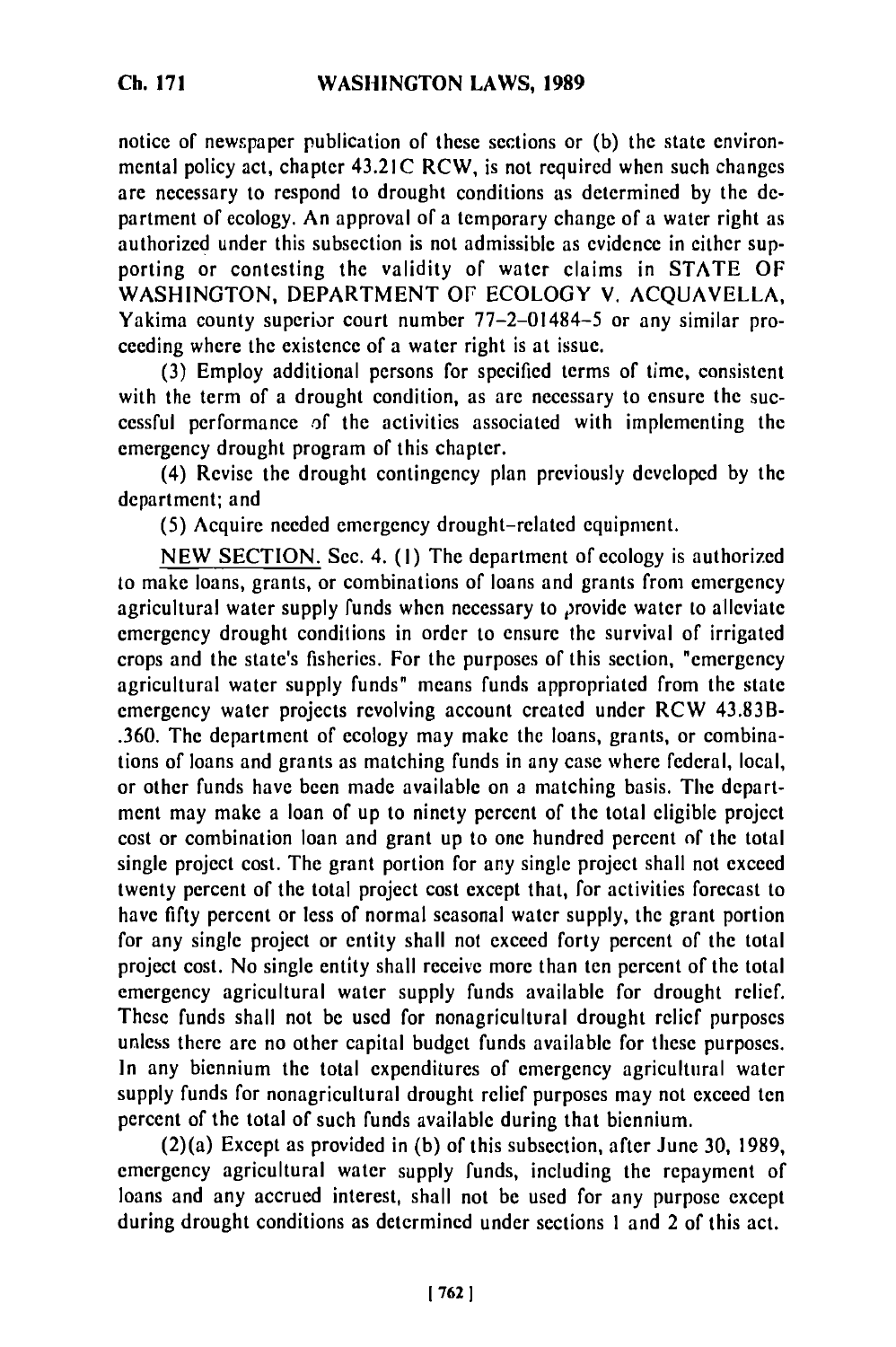(b) Emergency agricultural water supply funds may be used on a onetime basis for the development of procedures to be used by state governmental entities to implement the state's drought contingency plan.

NEW SECTION. Sec. 5. The department shall adopt such rules as are necessary to ensure the successful implementation of this chapter.

NEW SECTION. Sec. 6. Nothing in this chapter shall:

 $\overline{\mathcal{F}}_1$ 

 $(1)$  Authorize any interference whatsoever with existing water rights;

(2) Authorize the establishment of rights to withdrawal of waters of a permanent nature or of rights with any priority;

(3) Authorize the establishment of a water right under RCW 90.03-.250 or 90.44.060;

(4) Preclude any person from filing an application pursuant to RCW 90.03.250 or 90.44.060.

Sec. 7. Section 3, chapter 295, Laws of 1975 1st ex. sess. as last amended by section 1, chapter 46, Laws of 1988 and RCW 43.83B.210 are each amended to read as follows:

The department of ecology is authorized to make loans or grants or combinations thereof( $(\div$ ( $\leftrightarrow$ ))) from funds under RCW 43.83B.010 through 43.83B.110 to eligible public bodies as defined in RCW 43.83B.050 for rehabilitation or betterment of agricultural water supply facilities, and/or construction of agricultural water supply facilities required to develop new irrigated lands $((\frac{1}{2})$  from emergency agricultural water supply funds under RCW 43.83B.300 when required to provide water to alleviate emergency drought conditions to assure the survival of irrigated crops and the state's fisheries)). The department of ecology may make such loans or grants or combinations thereof as matching funds in any case where federal, local, or other funds have been made available on a matching basis. A loan or combination loan and grant shall not exceed fifty percent of the approved eligible project cost((s)) for any single proposed project( $($ :-PROVIDED; That for purposes authorized by RCW 43.83B.300, 43.83B.310, and 43-:83B:385 the department of ecology may make a loan up to ninety percent of the total eligible project cost or combination loan and grant up to one hundred percent of the total single project cost and the grant portion for any single project shall not exceed twenty percent of the total project cost except that, for activities forecast to have fifty percent or less of normal seasonal water supplies, the grant portion for any single project or entity shall not exceed forty percent of the total project cost. No single entity shall receive more than ten percent of the total funds available for drought relief. These funds shall not be used for nonagricultural drought relief purposes unless there are no other capital budget funds available for these purposes. The total expenditures for nonagricultural drought relief purposes shall not exceed ten percent of the total funds available for drought relief purposes on March-15, 1988). Any grant or grant portion of a combination loan and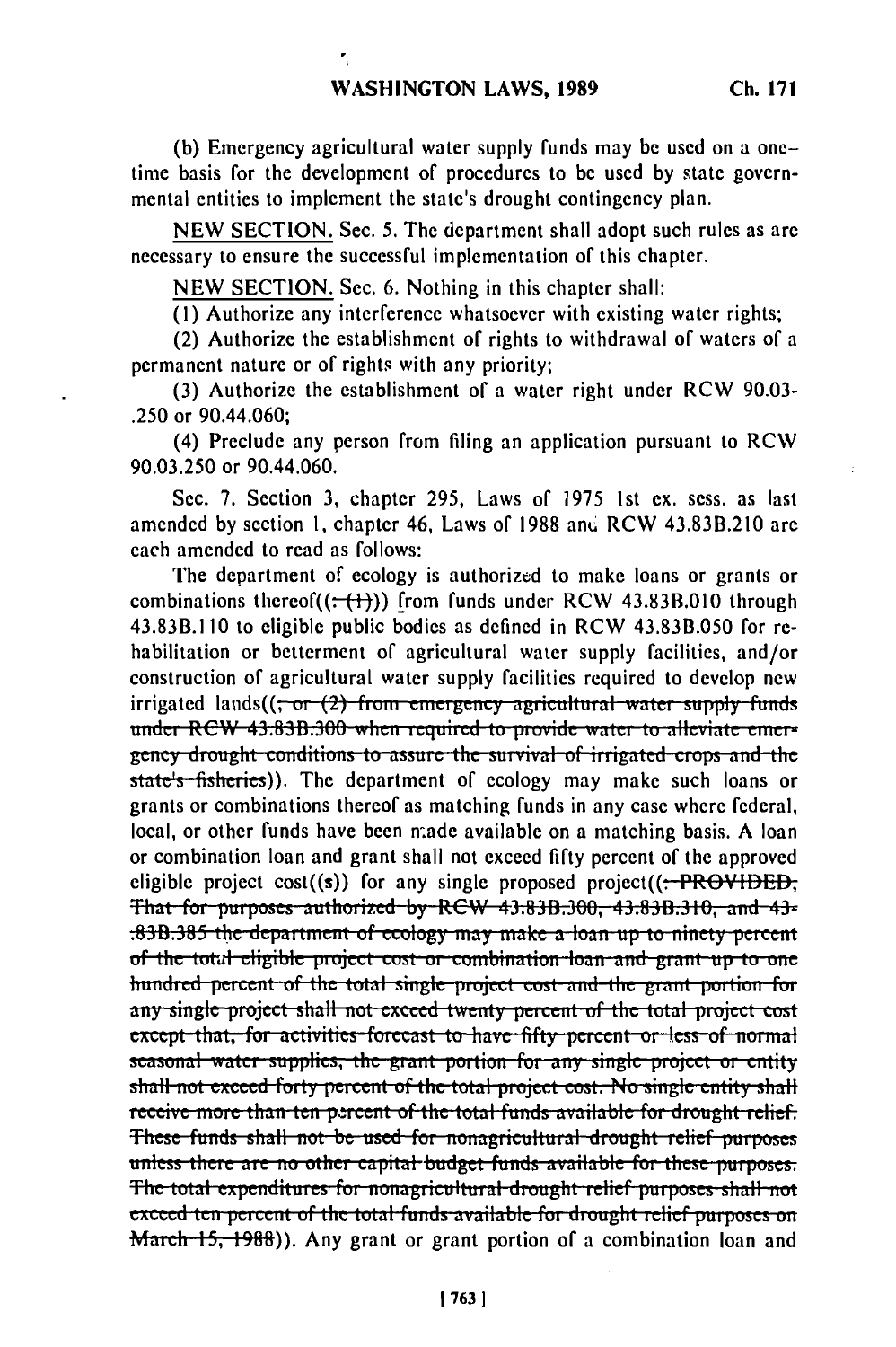grant from funds under RCW 43.83B.010 through 43.83B.110 for any single proposed project shall not exceed fifteen percent of the eligible project costs: PROVIDED, That the fifteen percent limitation established herein shall not be applicable to project commitments which the director or deputy director of the state department of ecology made to the bureau of reclamation of the United States department of interior for providing state funding at thirty-five percent of project costs during the period between August 1, 1974, and June 30, 1975.

((The department of social and health services is authorized to make grants of up to forty percent of the cost of construction of any eligible project necessitated by the 1977 drought conditions. Such grants may be made only to public bodies as defined in RCW 43.83B.050 for municipal and industrial water supply and distribution facilities:))

Sec. 8. Section 6, chapter 343, Laws of 1987 and RCW 75.20.150 are each amended to read as follows:

All state and local agencies with authority under this chapter to issue permits or other authorizations ( $(for)$ ) in connection with emergency water withdrawals and facilities ((pursuant to RCW 43.83B.300 through 43.83B- $\left(\frac{145}{10}\right)$  authorized under section 3 of this 1989 act shall expedite the processing of such permits or authorizations in keeping with the emergency nature of such requests and shall provide a decision to the applicant within fifteen calendar days of the date of application.

Sec. 9. Section 7, chapter 343, Laws of 1987 and RCW 86.16.180 are each amended to read as follows:

All state and local agencies with authority under this chapter to issue permits or other authorizations  $((for))$  in connection with emergency water withdrawals and facilities ((pursuant to RCW 43.83B.300 through 43.83B- $\left(\frac{145}{10}\right)$  authorized under section 3 of this 1989 act shall expedite the processing of such permits or authorizations in keeping with the emergency nature of such requests and shall provide a decision to the applicant within fifteen calendar days of the date of application.

Sec. 10. Section 2, chapter 47, Laws of 1988 and RCW 90.54.022 are each amended to read as follows:

(1) The director of ecology shall contract with an independent factfinding service for the purpose of consulting with all user groups and parties interested in Washington's water resource policy, including but not limited to:

(a) The departments of ecology, agriculture, social and health services, fisheries, wildlife, and natural resources;

- (b) Municipal users of water;
- (c) Agricultural interests;
- (d) The governor's office;
- (e) Environmental interests;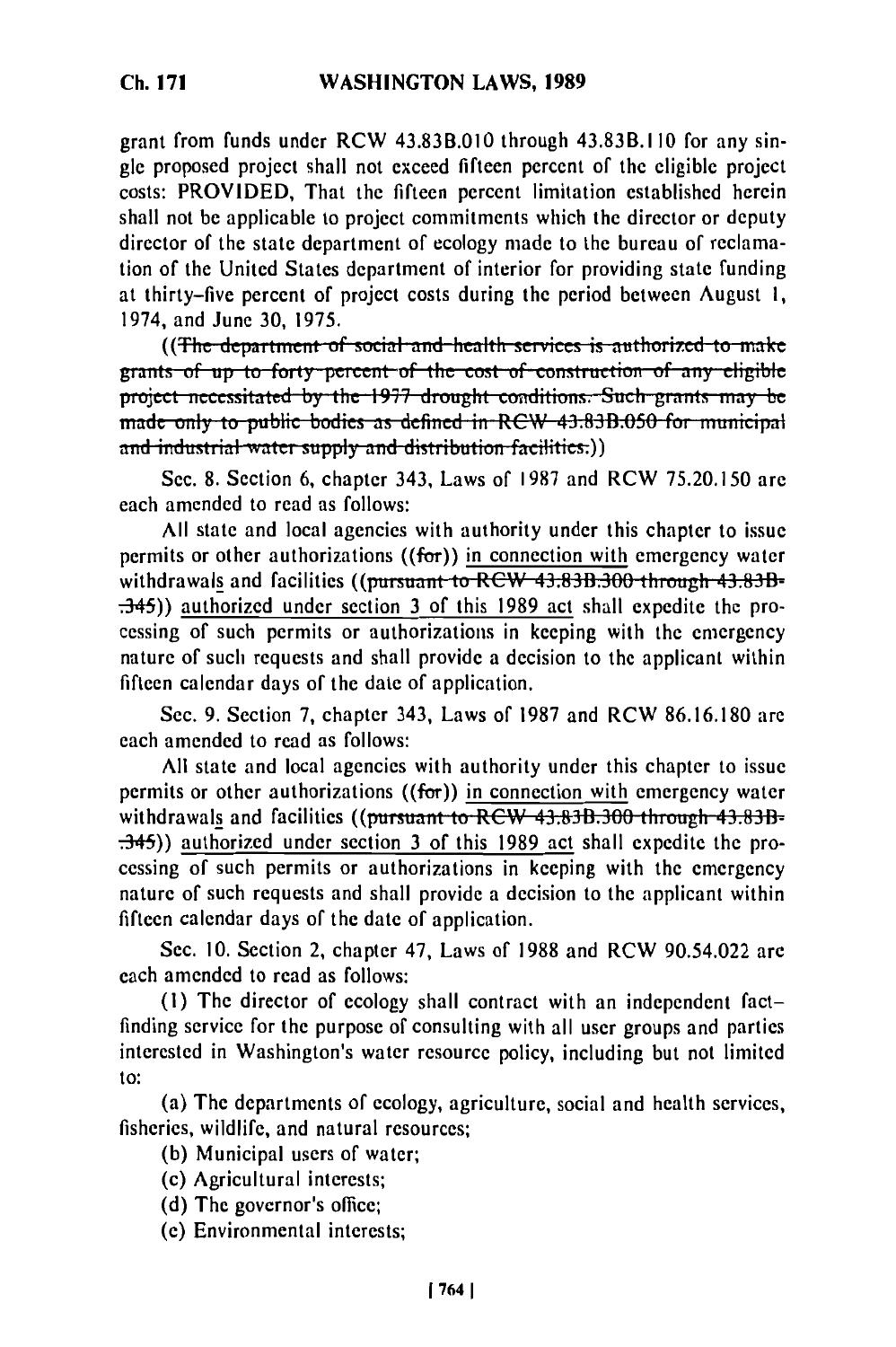**(f)** Interests of industrial users of water;

**(g)** Indian tribes;

**(h)** Interests of public water utilities;

(i) Interests of recreational uses other than fishing;

**0)** Public and private hydropower generating utilities;

(k) Interests of sport and commercial fishing; and

**(1)** Interests of the forest products industry.

(2) The fact-finding service shall consult with, obtain, and document the opinions of the interested parties, and may facilitate discussions between them on the fundamentals of water resource policy and the need, if any, to change or clarify the current policy for the state. The fact-finding service shall also identify and evaluate the clarity and consistency of state water allocation laws with the current policy based on those laws.

(3) The fact-finding service shall report its findings in a written report to the joint select committee established pursuant to RCW 90.54.024. The report shall be submitted to the joint select committee by June 30, 1988, unless the committee provides for an extension of the due date.

(4) The fact-finding service and the joint select committee shall consider the reports and recommendations of state and federal studies pertaining to allocation, augmentation, conservation, and efficient use of the water resources of this state, including but not limited to the department of ecology's instream resources and water allocation program review. By considering these studies, the fact-finding service and the joint select committee shall not duplicate the work already completed in such studies.

(5) Until July **1,** 1989, or until the legislature has passed legislation based on recommendations from the joint select committee, whichever comes first, the department of ecology:

(a) Shall not amend or alter the current guidelines, standards, or criteria governing the instream flow and water allocation elements of the state water resources program established pursuant to chapters 90.22 and 90.54 RCW and set forth in chapters 173-500 to 173-596 WAC;

(b) Shall not adopt any water reservation under RCW 90.54.050, set forth in chapters 173-500 to 173-596 WAC, or the preferred alternative in the instream resources and water allocation environmental impact statemcnt; and

(c) For any new application for surface water received under chapter 90.03 RCW after March 15, 1988, shall not issue any permanent appropriation permits and may only issue new temporary appropriation permits on streams by utilizing (i) the existing minimum or base flows adopted pursuant to chapters 90.54 and 90.22 RCW or (ii) the case-by-case process to maintain food fish and game fish populations as provided in RCW 75.20-.050. These water appropriations shall not reduce flows necessary to provide for preservation of wildlife, fish, scenic, aesthetic, recreational, water quality, other environmental values, and navigational values, as provided in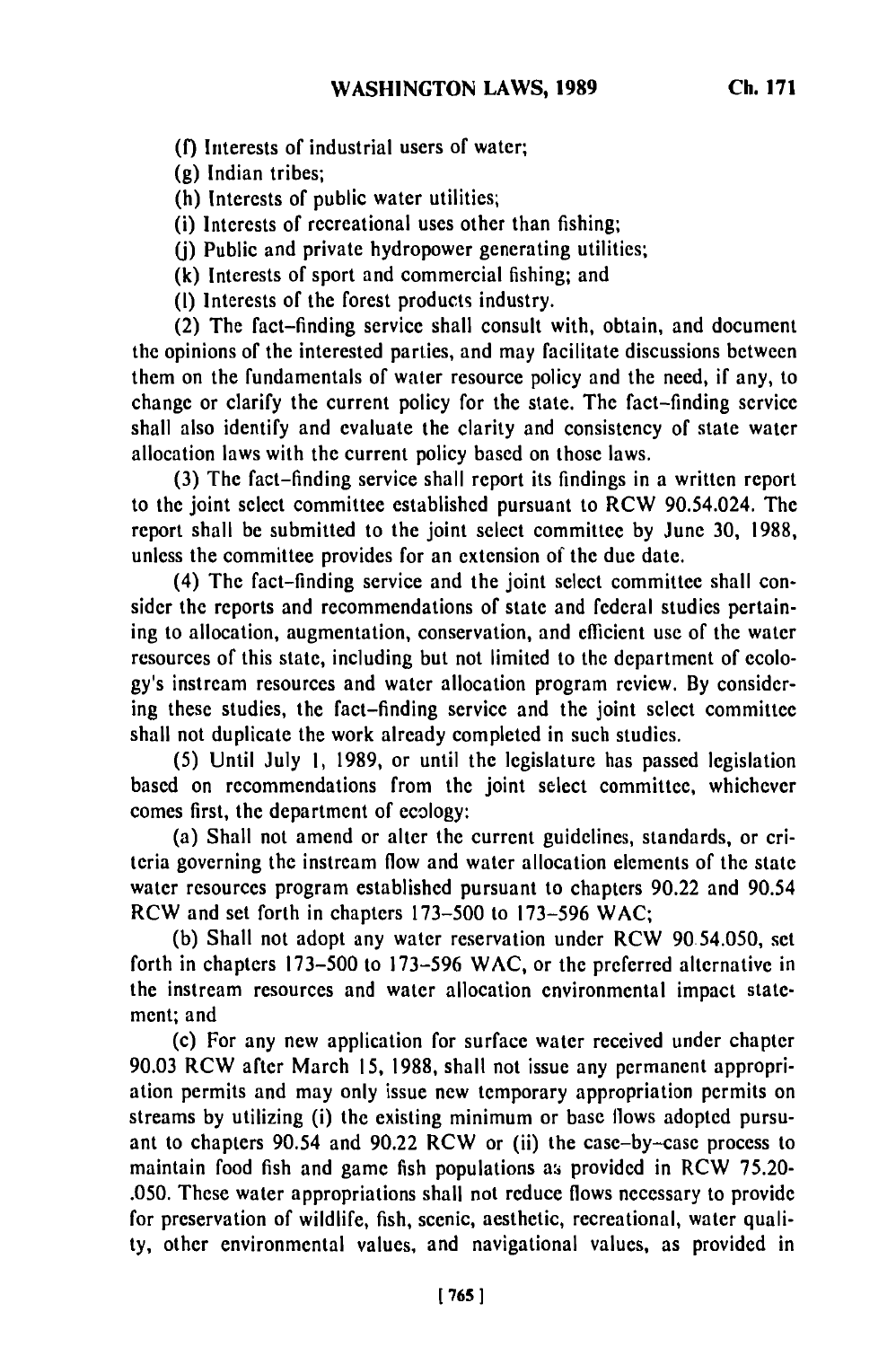RCW 90.54.020 and chapters 90.03 and 90.22 RCW. These temporary permits shall be conditioned so that the appropriation may be altered based upon the enactment of legislation or adoption of regulations resulting from recommendations made pursuant to RCW 90.54.024 (3) and (4).

This subsection does not apply to any emergency water permits or transfers authorized under  $((RCW 43.83B.300-throught 43.83B.344))$  section 3 of this 1989 act, and shall not affect any existing water rights established pursuant to law.

(6) The department of ecology shall provide staff support in the factfinding process.

(7) This section shall expire on June 30, 1989.

Sec. II. Section 5, chapter 343, Laws of 1987 and RCW 90.58.370 are each amended to read as follows:

All state and local agencies with authority under this chapter to issue permits or other authorizations  $((for))$  in connection with emergency water withdrawals and facilities ((pursuant to RCW 43.83B.300 through 43.83B-.345)) authorized under section 3 of this 1989 act shall expedite the processing of such permits or authorizations in keeping with the emergency nature of such requests and shall provide a decision to the applicant within fifteen calendar days of the date of application.

NEW SECTION. Sec. 12. The following acts or parts of acts are each repealed:

(1) Section 2, chapter **1,** Laws of 1977 ex. sess. and RCW 43.83B.305;

(2) Section 3, chapter I, Laws of 1977 ex. sess., section 2, chapter 343, Laws of 1987, section 3, chapter 46, Laws of 1988 and RCW 43.83B.310;

(3) Section 4, chapter **1,** Laws of 1977 ex. sess. and RCW 43.83B.315;

(4) Section 5, chapter I, Laws of 1977 ex. sess., section 3, chapter 343, Laws of 1987, section 11, chapter 523, Laws of 1987 and RCW 43.83B- .320;

(5) Section 6, chapter **1,** Laws of 1977 ex. sess. and RCW 43.83B.325;

(6) Section 7, chapter **1,** Laws of 1977 ex. sess. and RCW 43.83B.330;

(7) Section 9, chapter I, Laws of 1977 ex. sess. and RCW 43.83B.340;

(8) Section 8, chapter 343, Laws of 1987, section 4, chapter 46, Laws of 1988 and RCW 43.83B.342; and

(9) Section 9, chapter 343, Laws of 1987, section 5, chapter 46, Laws of 1988 and RCW 43.83B.344.

NEW SECTION. Sec. 13. Sections 1 through 6 of this act are each added to chapter 43.83B RCW.

NEW SECTION. Sec. 14. If any provision of this act or its application to any person or circumstance is held invalid, the remainder of the act or the application of the provision to other persons or circumstances is not affected.

 $\overline{1}$